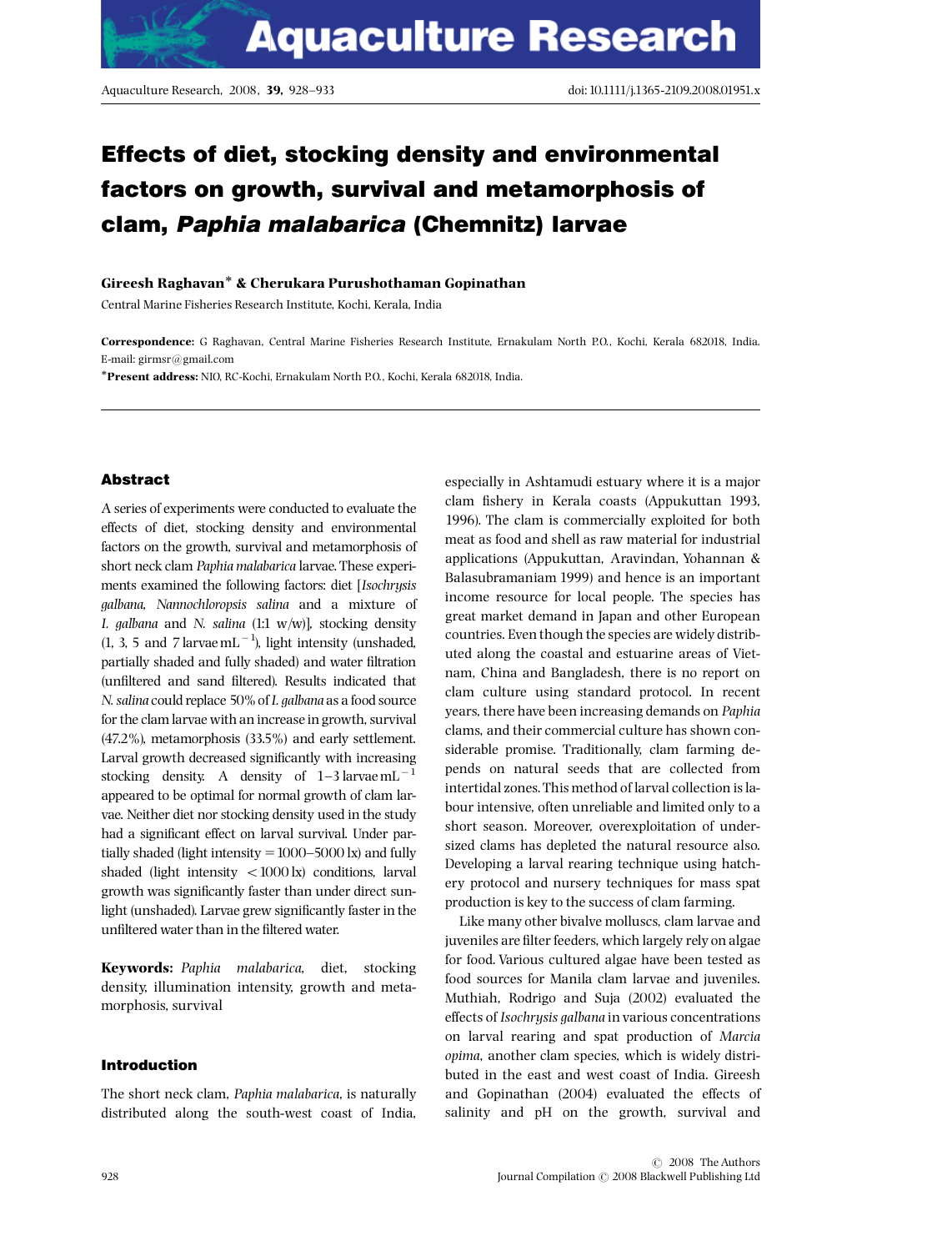metamorphosis of P. malabarica larvae, and found that in clam larvae and juveniles fed with flagellate, I. galbana had the best growth, survival and metamorphosis for salinity 33-35 and pH 7.8-7.9. Nannochloropsis salina is another algal species with higher protein content and of smaller size  $(2 \text{ }\mu\text{m})$ than I. galbana, which can be easily cultured and is usually less expensive than I. galbana (Morizane 1991; Nelson, Guarada, Cowell & Heffernan 1992). However, no information is available on the effects of N. salina as a single food source or as a partial replacement of I. galbana on the growth, survival and metamorphosis of short neck clam larvae.

There have been several reports on the other clam species regarding effects of stocking density (Mitchell 1992) and environmental factors (Lin,Wu & Huang 1983; Numaguchi 1998; Dong, Xue & Li 2000), and all these studies have been either conducted for juveniles only or limited only to the effects of water temperature and salinity. There is a lack of information on larval development of Paphia as influenced by stocking density and environmental factors, such as light intensity and water filtration. Therefore, the purpose of the present study was to investigate the effects of these two environmental factors in addition to diet and stocking density on the growth, survival and metamorphosis of P. malabarica larvae.

# Materials and methods

The present study was carried out at Tuticorin Research Centre of Central Marine Fisheries Research Institute, India. Brood stock clams of 30^48 mm length were collected from Ashtamudi estuary (latitude  $8^{\circ}45'$ N, longitude  $78^{\circ}28'$ E) on the west coast, where P. malabarica is one of the major bivalve species, packed in a wet gunny sack and transported by road to the shellfish hatchery in Tuticorin on the east coast (latitude 8°48'N, longitude 78°11'E). These clams were kept in fibre-reinforced plastic tanks of 100 L capacity at a temperature of  $22-24$  C with mild aeration. The conditioning, spawning and incubation were carried out in indoor fibre tanks.

### Diet and stocking density

The experiment was carried out from 11 November to 1 December 2002. Three diets and four stocking densities were evaluated in a  $3 \times 4$  factorial arrangement. There were two replicates in each of the 12 treatments. About 24 h after fertilization, D-shaped larvae were collected through a  $60 \mu m$  sieve and placed in 10 L polyethylene rearing buckets covered with one layer of black cloth (partially shaded). The D-shaped larvae were stocked at densities of 1, 3, 5 or 7 larvae mL $^{-1}$ . Larval densities were determined by counting two samples of 5.0 mL each. They were fed I. galbana, N. salina or a mixture of both algae at a 1:1 (w/w) ratio. The *I. galbana* (32.5  $\pm$  2.6 pg cell<sup>-1</sup>) fed group was fed at increasing rations of 4000, 8000 or  $16000$  cells mL<sup>-1</sup> on days 1-3, 4-9 and 10-14 respectively; the *N.* salina  $(4.9 \pm 0.1 \,\text{pg} \,\text{cell}^{-1})$  fed group was fed 6000, 12 000 and 18 000 cells mL<sup>-1</sup>; the larvae fed both algae as mixture were fed  $2000+3000$ ,  $4000+6000$  and  $8000+9000$  cells  $mL^{-1}$ . The feeding rates were based on feeding activity of the larvae and concentration of the algae remaining in the water.

All seawater used for larval rearing was filtered through sand bag filters and a  $60 \mu m$  sieve. Water was exchanged 100% once daily and continuous aeration was provided. Each screen used to sieve the larvae during the water exchange was assigned to each specific bucket to avoid cross-contamination among buckets.Water temperature ranged from 26.1 to 28.4  $\degree$ C and salinity from 31 to 33. Water pH, ammonia and chemical oxygen demand (COD) in the rearing units were monitored (Table 1). At 2, 7, 11 and 15 days of age, shell length was measured with a stage micrometer on 20 larvae that were randomly collected from each bucket and preserved in a 5% formaldehyde solution. Larval survival was determined at 6 and 9 days of age. To determine metamorphosis rate, pediveliger larvae (legs appear, but the velum still remains) at12 days of age were placed into each of12,500 mL polyethylene bottles at densities of 80–100 larvae bottle<sup> $-1$ </sup>. The larvae were reared for 8 days before metamorphosis rate was determined. During this time, the daily feeding and water exchange were the same as in the10 L rearing buckets.

Analyses were conducted using the SPSS SOFTWARE, version11.5, and analysed by multiple comparisons of means with a one-way or two-way ANOVA using Linear Model. To stabilize the variances of errors, per cent survival and metamorphosis values were transformed to angular values. The significant level for all analyses was set to  $P < 0.05$  unless otherwise noted.

## Light intensity

The experiment was conducted from 4 to 19 January 2003. The three levels of light intensity tested were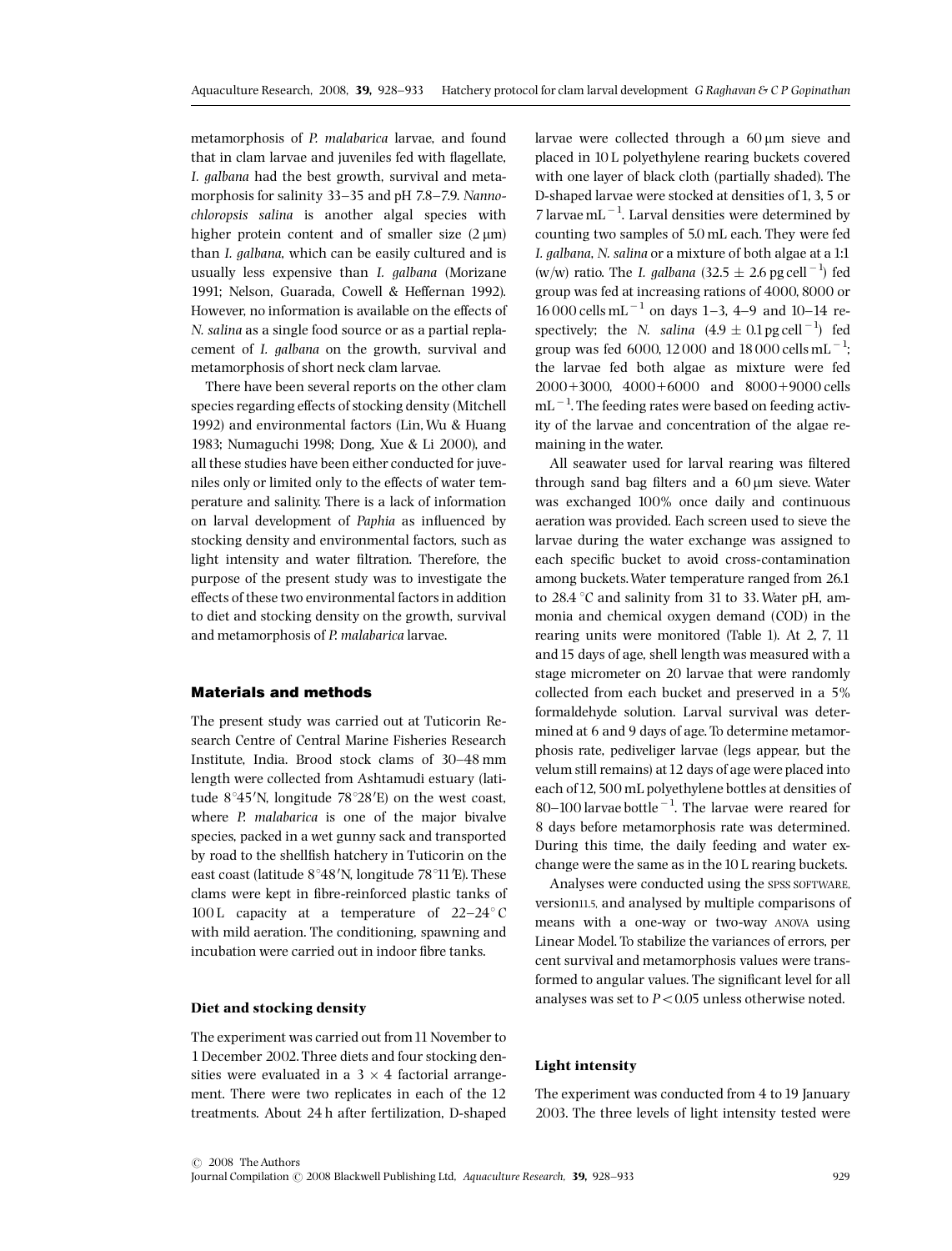| <b>Diets</b>                              | Larval density (mL $^{-1}$ ) |                  |                  |                  |  |  |
|-------------------------------------------|------------------------------|------------------|------------------|------------------|--|--|
|                                           | 1                            | 3                | 5                | 7                |  |  |
| Isochrysis galbana                        |                              |                  |                  |                  |  |  |
| рH                                        | $7.91 \pm 0.03$              | $7.87 \pm 0.04$  | $7.88 \pm 0.04$  | $7.91 \pm 0.03$  |  |  |
| Ammonia $(mg^{-1})$                       | $0.100 \pm 0.02$             | $0.100 \pm 0.01$ | $0.089 \pm 0.01$ | $0.099 \pm 0.01$ |  |  |
| $COD (mg-1)$                              | $3.90 \pm 1.1$               | $3.04 \pm 0.2$   | $3.10 \pm 0.1$   | $2.9 \pm 0.3$    |  |  |
| Nannochloropsis salina                    |                              |                  |                  |                  |  |  |
| рH                                        | $7.92 \pm 0.03$              | $7.89 \pm 0.02$  | $7.91 \pm 0.03$  | $7.95 \pm 0.03$  |  |  |
| Ammonia $(mg^{-1})$                       | $0.095 \pm 0.02$             | $0.098 \pm 0.03$ | $0.089 \pm 0.02$ | $0.088 \pm 0.02$ |  |  |
| $COD$ (mg <sup>-1</sup> )                 | $3.80 \pm 1.1$               | $3.20 \pm 0.2$   | $3.10 \pm 0.2$   | $3.1 \pm 0.2$    |  |  |
| Isochrysis galbana+Nannochloropsis salina |                              |                  |                  |                  |  |  |
| рH                                        | $7.91 \pm 0.03$              | $7.86 \pm 0.03$  | $7.89 \pm 0.04$  | $7.91 \pm 0.3$   |  |  |
| Ammonia $(mg^{-1})$                       | $0.099 \pm 0.01$             | $0.093 \pm 0.02$ | $0.089 \pm 0.03$ | $0.096 \pm 0.03$ |  |  |
| $COD$ (mg <sup>-1</sup> )                 | $2.99 \pm 0.1$               | $3.01 \pm 0.1$   | $2.92 \pm 0.7$   | $2.90 \pm 0.01$  |  |  |
| After seawater exchange                   |                              |                  |                  |                  |  |  |
| pH                                        | 7.48                         |                  |                  |                  |  |  |
| Ammonia $(mg^{-1})$                       | 0.049                        |                  |                  |                  |  |  |
| $COD (mg^{-1})$                           | 2.18                         |                  |                  |                  |  |  |

Table 1 Mean dynamics of pH, ammonia and chemical oxygen demand (COD) before and after seawater exchange

15000-20 000 lx (under direct sunlight), 1000-5000 (rearing units were partially shaded with a single layer of black cloth) and  $< 1000$  lx (the units were fully shaded with black cloth). Two replicates were used for each treatment. D-shaped larvae were stocked at densities of  $1.5-3.3$  larvae mL $^{-1}$ . The larvae were fed daily at rations of  $2000+3000$ (I. galbana+N. salina) cells mL<sup>-1</sup> on days 1-4 and  $4000+6000$  cells mL<sup> $-1$ </sup> on days 5-9. Water temperature varied from 26.0 to 28.3  $\degree$ C. Shell length was measured daily on days1^4 and on days 8 and12. Survival was determined on day 12. Other experimental conditions and statistical analyses of the data were the same as described for the previous experiment.

## Water filtration

Another experiment was carried out during the period mentioned above. D-shaped larvae were stocked at densities of 1.5–3.3 larvae mL $^{-1}$ . The larvae were reared in unfiltered and sand  $(0.2-0.7 \text{ mm})$ -filtered seawater with rearing units covered with black cloth. Four replicates were used for each treatment. The transparency in the unfiltered and filtered waters was approximately 30 and 90 cm respectively.Water pH was monitored on days 1 and 3. Shell length was measured on days 3, 5 and 7. Survival was determined on day 12. Other experimental conditions and statistical analyses of the data were the same as described for experiment 1.



Figure 1 Mean shell length of clam larvae fed different algae. Means within age followed by different letters were different ( $P < 0.05$ ).

#### Results

## Diet and stocking density

Larval growth was significantly affected by both diet and larval density, but not by their interaction. At 4 days of age, the shell length of larvae fed I. galbana only or a mixture of I. galbana and N. salina  $(1:1 \text{ w/w})$ was significantly greater than that of larvae fed N. salina only (Fig. 1). However, there were no significant differences in shell length between larvae fed with I. galbana alone and a mixture of I. galbana and N. salina. The same trend continued until 15 days of age.

At 4 days of age, the shell length of larvae stocked at densities of 1 and 3 larvae  $mL^{-1}$  was significantly greater than that of larvae stocked at 7 larvae  $mL^{-1}$ , whereas the shell length of larvae stocked at 5 larvae mL $^{-1}$  was intermediate (not significantly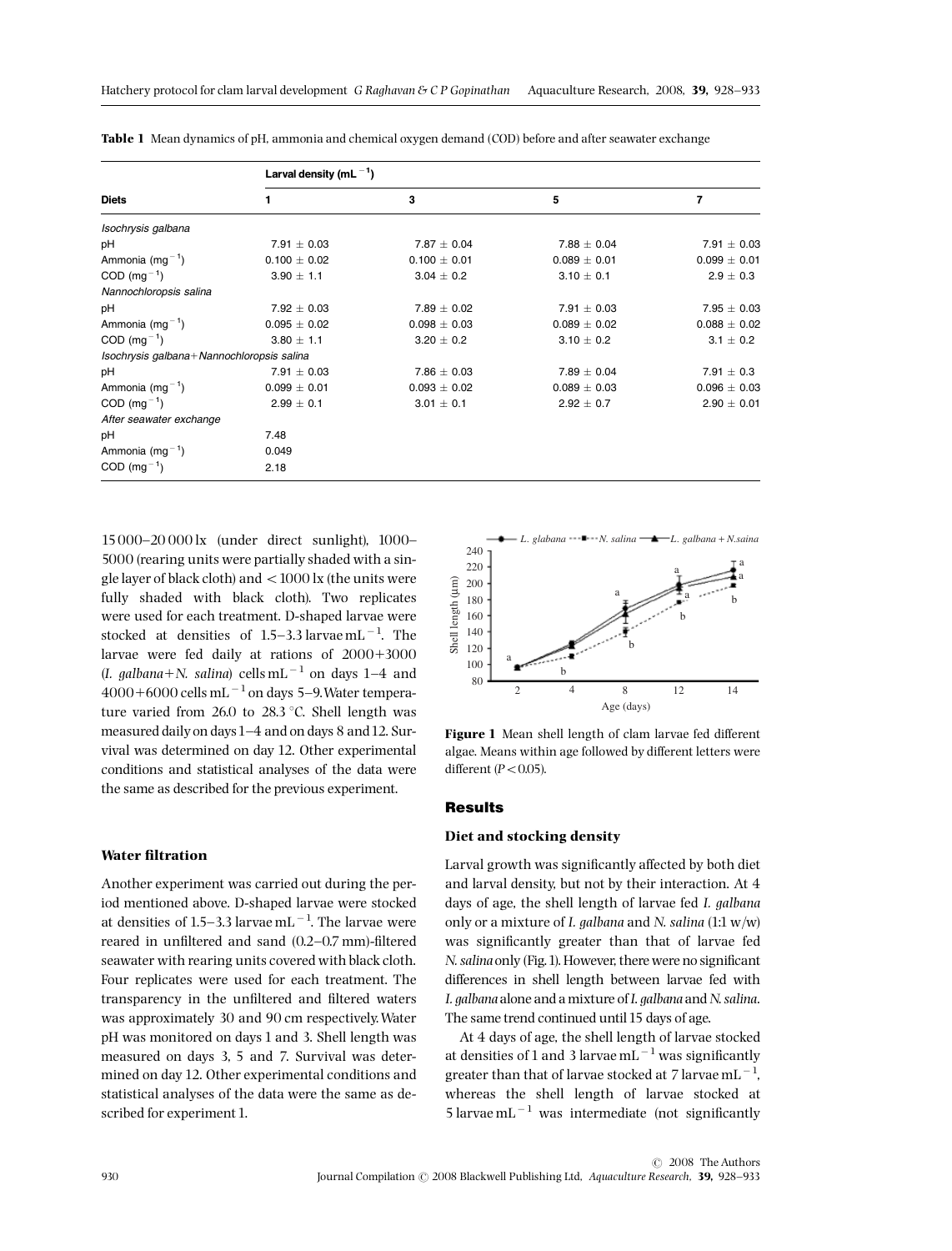different from other densities) (Fig. 2). The same trend continued until 8 days of age. When the larvae reached 12 days of age, the shell length of larvae stocked at  $1$ larva mL $^{-1}$  was significantly greater than that of larvae stocked at 5 and 7 larvae  $\text{mL}^{-1}$ , whereas the shell length of larvae stocked at 3 larvae mL $^{-1}$  was intermediate (not significantly different from other densities). The same trend continued until 14 days of age.

Survival of the larvae determined at 6 and 10 days of age was not significantly affected by either diet (Table 2) or stocking density (Table 3). The metamorphosis rate determined at 20 days of age was significantly high for larvae fed I. galbana $+N$ . salina and for larvae fed I. galbana alone (Table 2).



Figure 2 Mean shell length of clam larvae reared at various stocking densities. Means within age followed by different letters were different  $(P<0.05)$ .

**Table 2** Mean  $(\pm SE)$  survival and metamorphosis of larvae fed with different algae in the experiment

|                           |    | Isochrysis<br>Days galbana  | Nannochloropsis I. galbana+<br>salina | N. salina     |
|---------------------------|----|-----------------------------|---------------------------------------|---------------|
| Survival (%)              | 6  |                             | 48.4 $\pm$ 2.8a 55.0 $\pm$ 4.7a       | $52.2 + 4.6a$ |
|                           | 10 | $42.6 + 2.0a$ $49.6 + 5.9a$ |                                       | $47.2 + 5.1a$ |
| Metamor-<br>phosis $(\%)$ | 20 | $31.2 + 3.0a$ 23.9 + 4.1b   |                                       | $33.5 + 5.0a$ |

Means in each row within each group followed by different letters are different  $(P<0.05)$ .

Table 3 Mean  $(\pm S$ E) survival of clam larvae reared at various stocking densities

| Age<br>(days) | Survival (%)         |                       |                       |                       |  |  |
|---------------|----------------------|-----------------------|-----------------------|-----------------------|--|--|
|               | 1 larva<br>$mL^{-1}$ | 3 larvae<br>$mL^{-1}$ | 5 larvae<br>$mL^{-1}$ | 7 larvae<br>$mL^{-1}$ |  |  |
| 6             | $68.2 + 0.10$        | $70.5 + 0.1$          | $65.0 + 0.3$          | $59.4 \pm 0.3$        |  |  |
| 10            | $58.0 + 0.01$        | $59.0 + 0.2$          | $59.0 + 0.2$          | $52.0 + 0.1$          |  |  |

Means in each row are not different  $(P<0.05)$ .



Figure 3 Mean shell length of clam larvae reared at various light intensities. Means within age followed by different letters were different  $(P<0.05)$ .



Figure 4 Mean shell length of clam larvae reared in filtered and unfiltered seawater. Means within age followed by different letters were different ( $P < 0.05$ ).

## Light intensity

At 1 day of age, the shell length of larvae reared in fully shaded culture units was significantly greater than that of larvae reared under direct sunlight, whereas the shell length of larvae reared in partially shaded units was intermediate (not significantly different from other treatments) (Fig.3). At 2 days of age, the shell length of partially and fully shaded groups was significantly greater than that of larvae reared under direct sunlight, whereas there were no significant differences in shell length between partially and fully shaded groups. The survival (determined at 8 days of age) of larvae reared under direct sunlight was significantly lower than that of larvae in the partially or fully shaded groups. There were no significant differences in the survival between partially and fully shaded groups.

#### Water filtration

Sand-filtered water had a significantly  $(P<0.001)$ lower pH than unfiltered water (7.59  $\pm$  0.02 against 7.73  $\pm$  0.06). At 4 days of age, the shell length of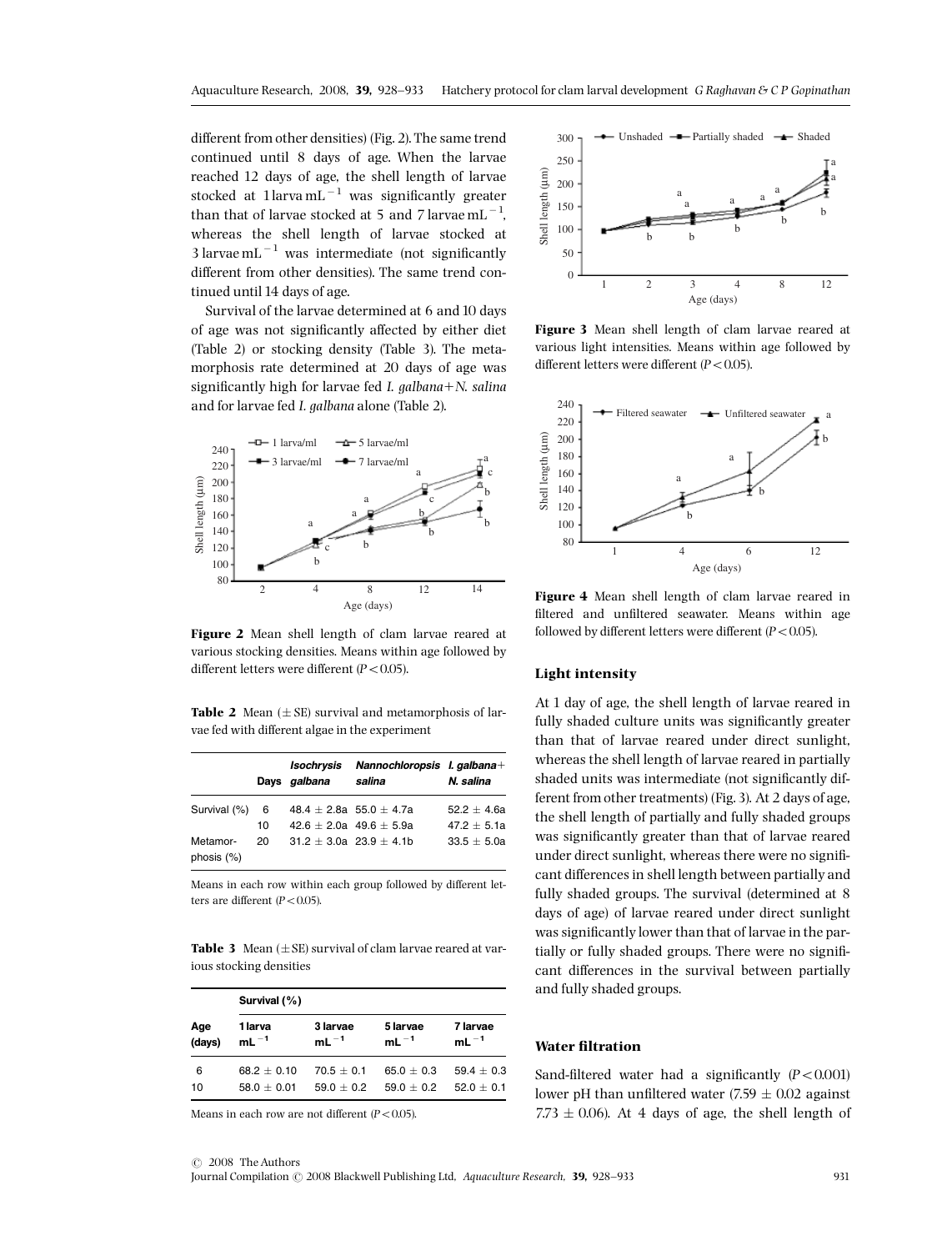larvae reared in unfiltered water was significantly greater than that of larvae raised in sand-filtered water. The same trend continued until 12 days of age (Fig.4). Mean larval survival at12 days of age was not significantly different between unfiltered and filtered water groups.

# **Discussion**

The results from the present study indicated that N. salina could replace 50% of I. galbana as a food source for the yellow neck clam larvae without affecting growth, survival and metamorphosis. The use of a mixture of I. galbana and N. salinawould reduce the cost compared with feeding I. galbana only because N. salina can be more easily and less expensively cultured than I. galbana (Morizane 1991; Nelson et al. 1992). However, complete replacement of I. galbana with N. salina enhanced early settlement but with reduced growth and metamorphosis rates of the clam larvae.

In the present study, larval growth was significantly influenced by stocking density. Shell length decreased with increasing stocking density. A prolonged planktonic stage was noted in the larvae stocked at densities  $>5$  larvae mL $^{-1}$ . Results indicated that a density of 1-3 larvae mL $^{-1}$  was optimal for growth of the P. malabarica larvae raised in the hatchery. The optimum stocking density obtained from the present study appeared to be similar to those reported for clam Anadara granosa, M. opima, bay scallop Agopecten irradians and M. meretrix (Duggan 1973; Narasimham, Muthiah, Gopinathan & Gandhi 1988; Muthiah, Narasimham, Gopinathan & Sundararajan1992;Wei & Xu1996; Muthiah et al. 2002).With increasing stocking density, more metabolic wastes may be accumulated in the water, which may be detrimental to larval growth. In addition, competition for space and food may be another reason for the slower growth rate in high stocking densities than at lower densities.

Light intensity may affect the growth and development of bivalve molluscs. High light intensity is critical for the normal growth and survival of juvenile clam Tridacna gigas juveniles (Lucas, Braly, Crawford & Nash 1988), and the growth pattern of clam Mercenaria juveniles is affected by light and dark conditions (Cenni, Cerrato & Siddall 1989). However, there is a lack of information on the effects of light intensity on the growth and survival of P. malabarica larvae. Results from the present study demonstrated that growth of the clam larvae raised under direct sunlight was significantly lower than that of partially and fully shaded groups. This suggests that Paphia clam larvae are sensitive to direct sunlight and the larvae should be reared under a light intensity of  $<$  5000 lx by means of shading. As the natural habitat for P. malabarica is mudflat regions in the intertidal zone where light penetration is relatively low in the water because of high water turbidity, the animal may be adapted to the low-light environment and intensive light may be detrimental to its growth and development at the larval stage. In addition, intensive light may stimulate the growth of benthic diatoms on the wall of rearing units and the shell of larvae, making it impossible for the larvae to swim normally.

The differences in the growth and survival among the various water exchange regimens were unlikely to be caused by water ammonia, COD and pH levels because these water quality variables were not significantly different among treatments. It is not clear whether handling stress played a role in larval survival seawater exchange. More studies are needed to further evaluate the effect of water exchange rate on survival of the clam larvae.

In the present study, the larvae grew significantly slower in the sand-filtered water than in the unfiltered water. The slower growth of larvae raised in filtered water was probably because filtration reduced or eliminated the phytoplankton present in the water source that could serve as a food source for the larvae. Another possible reason is that unfiltered water had a lower pH than filtered water. In the present study, filtration significantly reduced water pH (7.59) for filtered water vs. 7.73 for the unfiltered water). A pH of 8.5 appears to be optimal for the growth and survival of bivalve larvae (Wang, Zhang, Ji & Zhang 1985; Sun, Xu, Dong, Huang & Wang 1999; Gireesh & Gopinathan 2004).

## Conclusion

Nannochloropsis salina could replace 50% of I. galbana as a food source for P. malabarica clam larvae without affecting growth and metamorphosis. A density of 1-3 larvae mL $^{-1}$  appeared to be optimal for the growth of clam larvae reared in the hatchery. Rearing the larvae under partially shaded (light inten $sity = 1000-5000$  lx) and fully shaded (light intensi $ty = <1000 \text{ kg}$  conditions resulted in better growth and survival compared with larvae reared under direct sunlight (unshaded). The larvae grew faster in